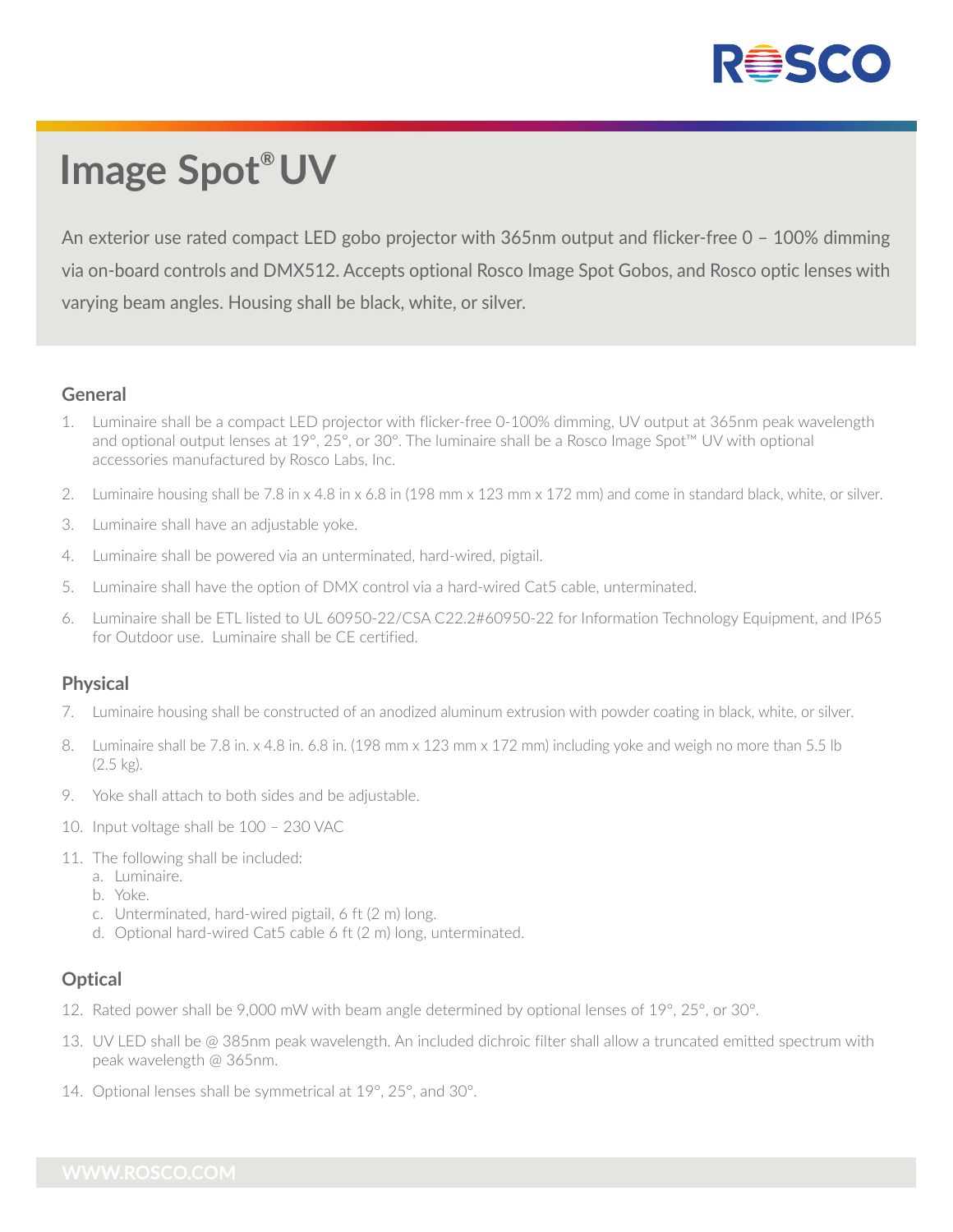

## **Image Spot® UV**

### **Environmental and Agency Compliance**

- 15. Luminaire shall be ETL listed to UL60950 and UL 62368.
- 16. Luminaire shall be CSA listed C22.2 #62368-1:2014 and CSA 22.2 #60950-22 Issued: 2007/04/23.
- 17. Luminaire shall be CE certified.
- 18. Luminaire shall be rated at IP65 for Indoor use.

#### **Thermal**

19. Luminaire shall operate in an ambient temperature range of -13° F min to 104° F max (-25° C min to 40° C max).

#### **Electrical**

- 20. Luminaire shall be equipped with 6 ft (2 m) insulated, unterminated, hard-wired cable.
- 21. Luminaire shall consume no more than 45w.

#### **LED Emitters**

- 22. Emitters shall be LEDEngin LZC-00UB00 ultra-high flux 12-die package.
- 23. UV LED emitters shall have peak wavelength of 365 nm.
- 24. Lumens Maintenance shall be 20,000 hours @ 25C (LM-80 Standard).

## **Control and Dimming**

- 25. Luminaire shall have the option of control via DMX for dimming.
- 26. Luminaire shall have the option of a hard-wired Cat5 cable, unterminated, for DMX input.
- 27. Dimming shall be flicker-free, 0 100%.
- 28. Intensity level shall be dimmable by on-board potentiometer.
- 29. DMX control can be achieved with any DMX controller.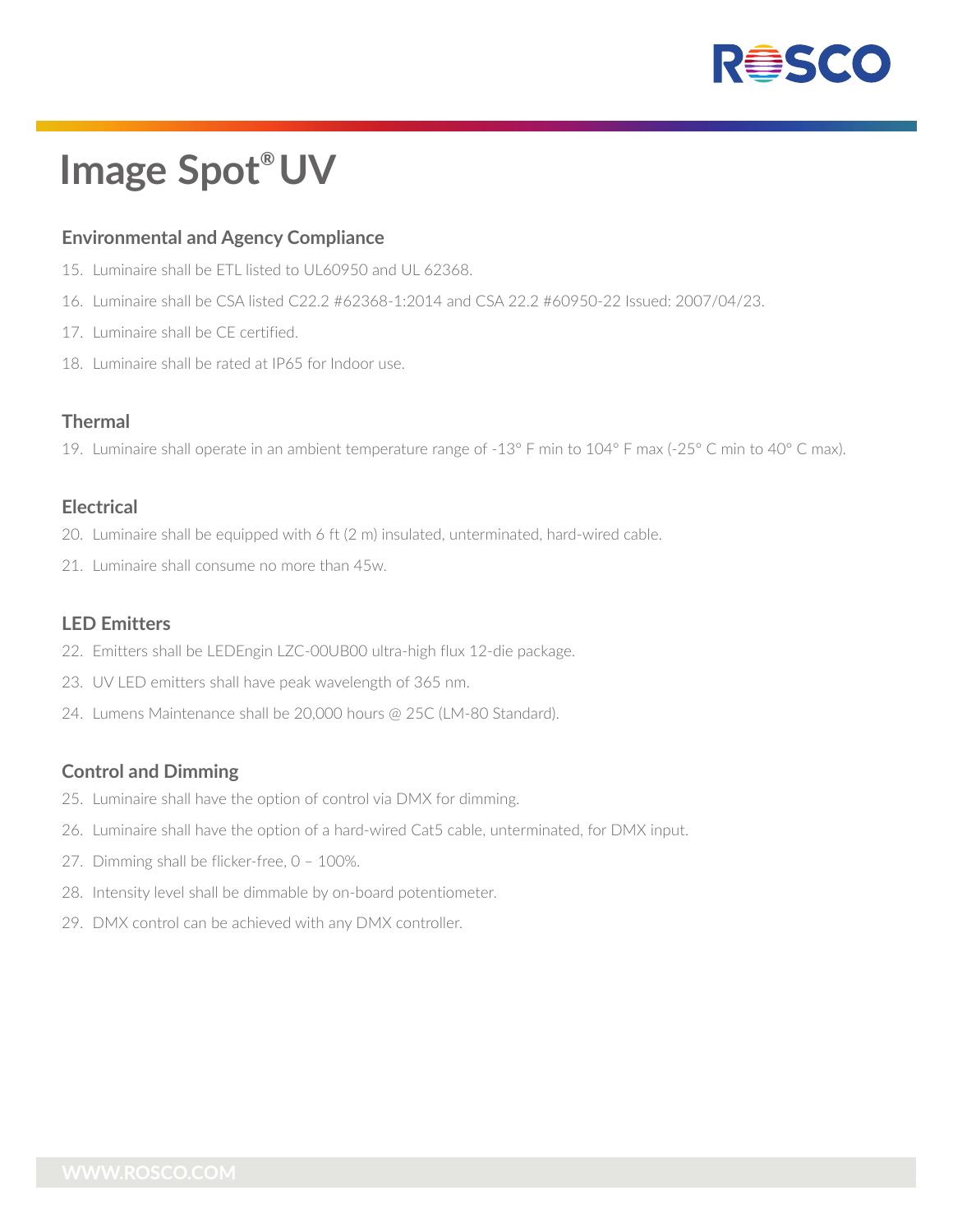

## **Image Spot® UV**

### **Specification Ordering Example for Image Spot®UV**

Product ordering information can be found at this URL: **http://www.rosco.com/product/imagespot**

The product numbers for ordering the Image Spot UV:

#### Image Spot® UV, With DMX

296 00002 1657 Image Spot UV - IP65 w/DMX - w/o Lens - Black

#### Image Spot® Lens Optics

| 296 00001 0019 Image Spot Narrow Angle Lens Optic/19° - Black  |
|----------------------------------------------------------------|
| 296 00001 0025 Image Spot Medium Angle Lens Optic/25° - Black  |
| 296 00001 0030 Image Spot Wide Angle Lens Optic/30° - Black    |
| 296 00001 0119 Image Spot Narrow Angle Lens Optic/19° - Silver |
| 296 00001 0125 Image Spot Medium Angle Lens Optic/25° - Silver |
| 296 00001 0130 Image Spot Wide Angle Lens Optic/30° - Silver   |

#### Image Spot® Accessories

| 296 00001 0052 Image Spot Lens Cover Kit                               |
|------------------------------------------------------------------------|
| 296 00001 0011 Image Spot USB to RS485 Programming Cable               |
| 296 00001 0012 Image Spot Safety Cable, 3ft (1m)                       |
| 296 00000 5001 Rosco Pole Mount Accessory - Black                      |
| 296 00000 5002 Rosco Pole Mount Accessory - White                      |
| 296 00000 5003 24" Stainless Steel Strap Rosco Pole Mount Kit - 3-Pack |
| 296 00000 5004 Rosco Wall Mount Accessory - Black                      |
| 296 00000 5005 Rosco Wall Mount Accessory - White                      |

**If there are questions, contact Rosco Customer Service: CTOrders@rosco.com**